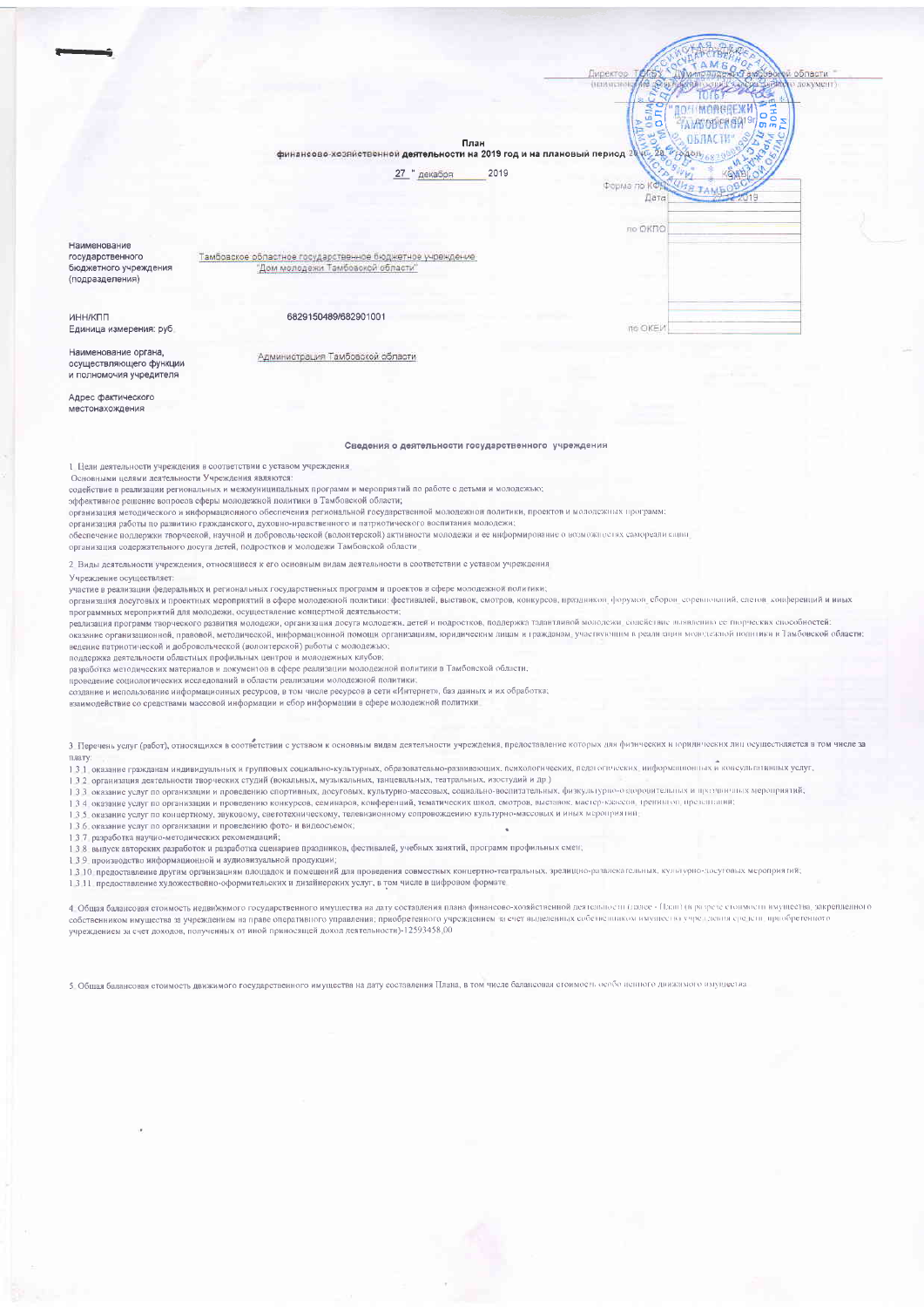**D** на г 2019

|                                                                               | (ВОСЛединно отчетную дату) |
|-------------------------------------------------------------------------------|----------------------------|
| Наименование показателя                                                       | Сумма, тыс. рублей         |
| ИНВНСОВЫЕ ВКТИВЫ, ВСЕГО:                                                      | 12 593 458 00              |
| <b>GAST</b><br>идоижники имущество, всего:                                    | 12593458.00                |
| TOM HACRE OCTATO-INER CTOMMOCTIS                                              | 4 693 133,46               |
| особо ценное движимое имущество, всего:                                       |                            |
| В том числе остаточная стоимость                                              |                            |
| Финансовые активы, всего:                                                     |                            |
| M3 HMX<br>денежные средства учреждения, всего                                 |                            |
| в том числе<br>денежные средства учреждения на счетах                         |                            |
| денежные средства учреждения, размещенные на депозиты в кредитной соганизации |                            |
| иные финансовые инструменты                                                   |                            |
| дебиторская задолженность по доходим                                          |                            |
| дебиторская задолженность по расходам                                         |                            |
| Обязательства, всего                                                          |                            |
| <b>VIS HACK</b>                                                               |                            |
| долговые обязательстви                                                        |                            |
| кредиторская задолженность:                                                   |                            |
| <b>B TOM WACTIE</b>                                                           |                            |
| просроченная кредиторская задолженность                                       |                            |

## .<br>2. Показатели по поступлениям и выплатам учреждения<br>1019 г.

|                                                                                                                                                                                                                                                                                                                |               | Код                                                   |              |                                                                                |                                                                                                                 |                                                      | Объем финансового обеспечения, руб (с точностью до двух знаков после запятой - 0,00)                             |                          |                 |
|----------------------------------------------------------------------------------------------------------------------------------------------------------------------------------------------------------------------------------------------------------------------------------------------------------------|---------------|-------------------------------------------------------|--------------|--------------------------------------------------------------------------------|-----------------------------------------------------------------------------------------------------------------|------------------------------------------------------|------------------------------------------------------------------------------------------------------------------|--------------------------|-----------------|
|                                                                                                                                                                                                                                                                                                                |               | по                                                    |              |                                                                                |                                                                                                                 | В ТОМ ЧИСЛЕ                                          |                                                                                                                  |                          |                 |
|                                                                                                                                                                                                                                                                                                                |               | бюд<br>жетн<br>oй<br>клас<br>сиф                      |              | Субоидия: на                                                                   | Субсидии,<br>предоставляем<br>ые в<br>соответствии с                                                            |                                                      | Поступления от оказания услуг<br>(выполнения работ) на платной основе и<br>от иной приносящей доход деятельности |                          |                 |
| Наименование показателя                                                                                                                                                                                                                                                                                        | Код строки    | икац<br>ии<br>Pocc<br>ийск<br>ой<br>Фед<br>ерац<br>ии | всего        | финансовое<br>обеспечение<br><b>Выполнения</b><br>осударственног<br>о задания. | абзацем<br>аторым пункта<br>1 статьи 78.1<br>Бюджетного<br>кодекса<br>Российской<br>Федерации (на<br>иные цели) | Субсидии на<br>осуществление<br>капитальных вложений | <b>BC#ro</b>                                                                                                     | <b>XIVE EN</b><br>гранты | Иное            |
|                                                                                                                                                                                                                                                                                                                | $\mathcal{D}$ | т                                                     | $\mathbf{I}$ | 5                                                                              | 6                                                                                                               |                                                      | $\overline{a}$                                                                                                   | 10                       | 10 <sup>1</sup> |
| Поступления от доходов, всего                                                                                                                                                                                                                                                                                  | 100           | x                                                     | 9 102 448.50 | 4 011 300,00                                                                   | 5 091 148 50                                                                                                    |                                                      |                                                                                                                  |                          |                 |
| в том числе: доходы от собственности                                                                                                                                                                                                                                                                           | 110           |                                                       |              | $\mathbf x$                                                                    | $\chi$                                                                                                          | Χ                                                    |                                                                                                                  |                          |                 |
| Доходы от сказания успуг, работ                                                                                                                                                                                                                                                                                | 120           | 130                                                   | 4 011 300,00 | 4 011 300 00                                                                   | $\chi$                                                                                                          | $\chi$                                               |                                                                                                                  |                          |                 |
| в том числе доходы от возмещения<br>коммунальных услуг                                                                                                                                                                                                                                                         | 121           | 130                                                   |              |                                                                                | ×                                                                                                               | $\mathbf{x}$                                         |                                                                                                                  |                          |                 |
| Доходы от штрафов, пеней, иных сумм<br>принудительного изъятия                                                                                                                                                                                                                                                 | 130           | 140                                                   |              | $\mathbf{x}$                                                                   | $\chi$                                                                                                          | $\mathsf{x}$                                         |                                                                                                                  |                          | $\mathsf X$     |
| Безвозмездные поступления от<br>наднациональных организаций,<br>правительств иностранных<br>государств международных финансовых<br>прганизаций                                                                                                                                                                 | 140           |                                                       |              | X                                                                              | ×                                                                                                               | ×                                                    |                                                                                                                  |                          | $\mathbf x$     |
| Иные субсидии, предоставленные из<br>бюджета                                                                                                                                                                                                                                                                   | 150           | 180                                                   | 5 091 148,50 | ×                                                                              | 5 091 148,50                                                                                                    |                                                      |                                                                                                                  |                          | $\mathcal{R}$   |
| Прочие доходы                                                                                                                                                                                                                                                                                                  | 160           |                                                       |              | ×                                                                              |                                                                                                                 | ×                                                    |                                                                                                                  |                          |                 |
| Доходы от операций с активами                                                                                                                                                                                                                                                                                  | 180           | $\mathbf{x}$                                          |              | $\overline{X}$                                                                 | ×                                                                                                               | x                                                    |                                                                                                                  |                          | x               |
| Выплаты по расходам, всего:                                                                                                                                                                                                                                                                                    | 200           | x                                                     | 9 102 448 50 | 4 011 300.00                                                                   |                                                                                                                 |                                                      |                                                                                                                  |                          |                 |
| в том числе на: выллаты персоналу<br>Ecero.                                                                                                                                                                                                                                                                    | 210           | 100                                                   | 2 160 063,05 | 2 160 063,05                                                                   | 5 091 148,50                                                                                                    |                                                      |                                                                                                                  |                          |                 |
| из них: оппата труда и начисления на<br>выплаты по оплате труда                                                                                                                                                                                                                                                | 211           | 100                                                   | 2 096 322,72 | 2 096 322 72                                                                   |                                                                                                                 |                                                      |                                                                                                                  |                          |                 |
| из них:                                                                                                                                                                                                                                                                                                        |               |                                                       |              |                                                                                |                                                                                                                 |                                                      |                                                                                                                  |                          |                 |
| заработная плата                                                                                                                                                                                                                                                                                               | 212           | 111                                                   | 1 633 600,00 | 1 633 600 00                                                                   |                                                                                                                 |                                                      |                                                                                                                  |                          |                 |
| <b>Hanno on Grannes se anemationed</b>                                                                                                                                                                                                                                                                         | 213           | 119                                                   | 462 722.72   | 462 722 72                                                                     |                                                                                                                 |                                                      |                                                                                                                  |                          |                 |
| прочие выплаты                                                                                                                                                                                                                                                                                                 | 214           | 112                                                   | 63 740 33    | 63 740 33                                                                      |                                                                                                                 |                                                      |                                                                                                                  |                          |                 |
| ИЗ НИХ                                                                                                                                                                                                                                                                                                         | ×             |                                                       |              |                                                                                |                                                                                                                 |                                                      |                                                                                                                  |                          |                 |
| 1. Суточные                                                                                                                                                                                                                                                                                                    | 212           |                                                       | 11 750,00    | 11.750.00                                                                      |                                                                                                                 |                                                      |                                                                                                                  |                          |                 |
| 2. Проезд и проживание<br>Уплату налогов, сборов и иных                                                                                                                                                                                                                                                        | 222           |                                                       | 51950,33     | 51 990,33                                                                      |                                                                                                                 |                                                      |                                                                                                                  |                          |                 |
| глатежей, всего<br><b>IRB HIAX</b>                                                                                                                                                                                                                                                                             | 230           | 650                                                   | 23 699,00    | 23 699,00                                                                      |                                                                                                                 |                                                      |                                                                                                                  |                          |                 |
| 1. Уплата налога на имущество<br>организаций и земельного налога                                                                                                                                                                                                                                               | 231           | 851                                                   | 23 699,00    | 23 699,00                                                                      |                                                                                                                 |                                                      |                                                                                                                  |                          |                 |
| 2. Уплата прочих напогов                                                                                                                                                                                                                                                                                       | 232           | 852                                                   |              |                                                                                |                                                                                                                 |                                                      |                                                                                                                  |                          |                 |
| 3. Уллата иных платемей                                                                                                                                                                                                                                                                                        | 223           | 853                                                   |              |                                                                                |                                                                                                                 |                                                      |                                                                                                                  |                          |                 |
| Безвозмездные перечисления<br>организациям                                                                                                                                                                                                                                                                     | 240           |                                                       |              | ٠                                                                              |                                                                                                                 |                                                      |                                                                                                                  |                          |                 |
| Прочие расходы (кроме расходов на<br>закупку товаров, работ, услуг).                                                                                                                                                                                                                                           | 250           | 831                                                   |              |                                                                                |                                                                                                                 |                                                      |                                                                                                                  |                          |                 |
| В том числе<br>Исполнение судебных актов Российской                                                                                                                                                                                                                                                            |               |                                                       |              |                                                                                |                                                                                                                 |                                                      |                                                                                                                  |                          |                 |
| Федерации и мировых соглашений по<br>возмещению вреда, причиненного в<br>результате незаконных действий<br>(бездействия) органов государстванной<br>власти (государственных органов),<br>ррганов местного самоуправления либо<br>Должностных лиц этих органов, а также<br>п результате деятельности учреждений | 251           | 631                                                   |              |                                                                                |                                                                                                                 |                                                      |                                                                                                                  |                          |                 |
|                                                                                                                                                                                                                                                                                                                |               |                                                       |              |                                                                                |                                                                                                                 |                                                      |                                                                                                                  |                          |                 |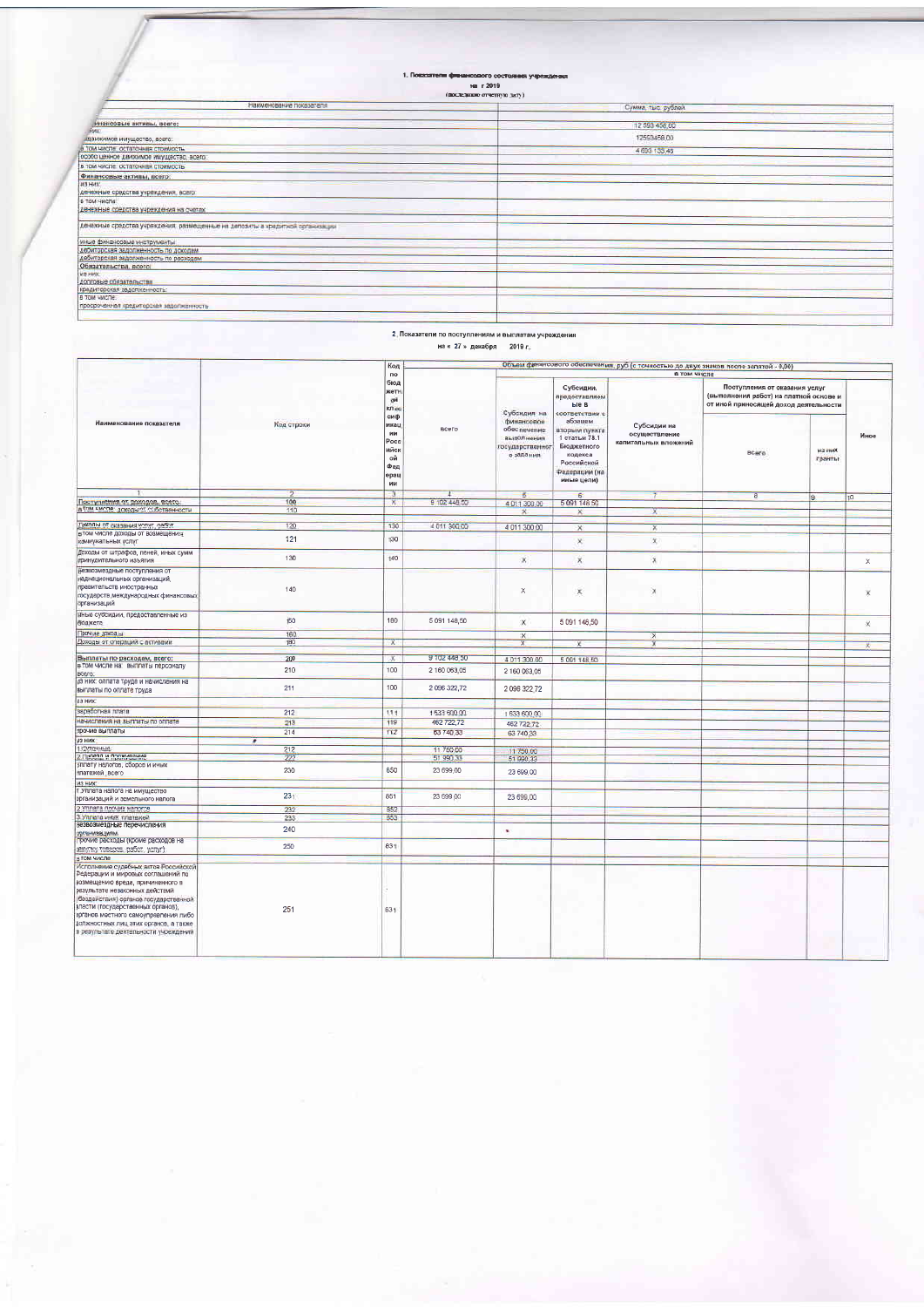| упку товаров, работ                                                       | 260        | 6916 686 45              | $-1.077.537.98$                                 | 6091748.00   |  |
|---------------------------------------------------------------------------|------------|--------------------------|-------------------------------------------------|--------------|--|
| деров, ребот, услуг для<br>оня госудирственных<br>Лапьных нужд)           | 261        | 6918 686.45<br>122210005 | 183783798<br><b>Controlled Controlled Print</b> | 5 091 145 50 |  |
| лтение финансовых активов.                                                | 300        |                          |                                                 |              |  |
| них, увеличение остатков средств<br>климе поступления                     | 310<br>320 |                          |                                                 |              |  |
| быбытие финансовых активов, всего<br>Из них, уменьшение остатков средств. | 400        |                          |                                                 |              |  |
| Ппрочив выбытия<br>Остаток средств на начало года                         | 420<br>500 |                          |                                                 |              |  |
| Correspondent and chapter to the                                          | 600        |                          |                                                 |              |  |

## $211$ по расходам на закупку товаров, работ, услуг учря<br>на = 27 декабря 2019 г

| Код страки | <b>Fon</b><br>HENRI<br>ла | всего не закупки                     |                                              |                                              | апреля 2013 г. Ne44-ФЗ «О контрактной<br>системе в сфере закупок товаров работ<br>успуг для обеспечения государственных и<br>муниципальных нужд» |                                              |                                             | в соответствии с Федеральным законом от 18<br>июля 2011 г. №223-ФЗ «О закупках товеров.<br>работ услуг отдельными видами<br><b>норидических лиц»</b> |                                                             |                                                                                                                   |
|------------|---------------------------|--------------------------------------|----------------------------------------------|----------------------------------------------|--------------------------------------------------------------------------------------------------------------------------------------------------|----------------------------------------------|---------------------------------------------|------------------------------------------------------------------------------------------------------------------------------------------------------|-------------------------------------------------------------|-------------------------------------------------------------------------------------------------------------------|
|            | 38K<br>ки                 | на 2019г очередной<br>финансовый год | на 2020г<br>1-ый год<br>планового<br>периода | на 2021г<br>2-ой год<br>ппанового<br>периода | на 2019г<br>очереднои<br>финансовый<br>ron                                                                                                       | на 2020г<br>1-ый год<br>ппанового<br>Периода | на 2021г<br>2ой год<br>ппанового<br>периода | Ha 2019c<br>mentance<br>речановый год                                                                                                                | на 2020г<br>1-ый год<br>ппанового<br>периода                | на 2021 г<br>2-ой год<br>планового<br>периода                                                                     |
|            |                           |                                      |                                              |                                              |                                                                                                                                                  |                                              |                                             | 35.                                                                                                                                                  | $1 +$                                                       | 12                                                                                                                |
| 0001       | 2019                      | 6918 586 45                          | 3 670 500 00                                 | 3 670 500 00                                 |                                                                                                                                                  |                                              |                                             |                                                                                                                                                      |                                                             |                                                                                                                   |
| 1001       | 2019                      |                                      |                                              |                                              |                                                                                                                                                  |                                              |                                             |                                                                                                                                                      |                                                             |                                                                                                                   |
|            |                           |                                      |                                              |                                              |                                                                                                                                                  |                                              |                                             |                                                                                                                                                      |                                                             |                                                                                                                   |
| 2001       | 2019                      | 6918686,45                           | 3 670 500 00                                 | 3 670 500 00                                 | 6 918 686 45                                                                                                                                     |                                              |                                             |                                                                                                                                                      |                                                             |                                                                                                                   |
|            |                           |                                      |                                              |                                              |                                                                                                                                                  |                                              |                                             | 6 918 586 45 3670 500 00 3 670 500 00<br>3 670 500 00 3 670 500 00                                                                                   | IL TOUR NIACTIE<br>соответствии с Федеральным законом от 05 | Сумма выплат по расходам не закупку 10 арон   воот и услуг ру.     11 - котор, до друг знаком после вы этом -0.00 |